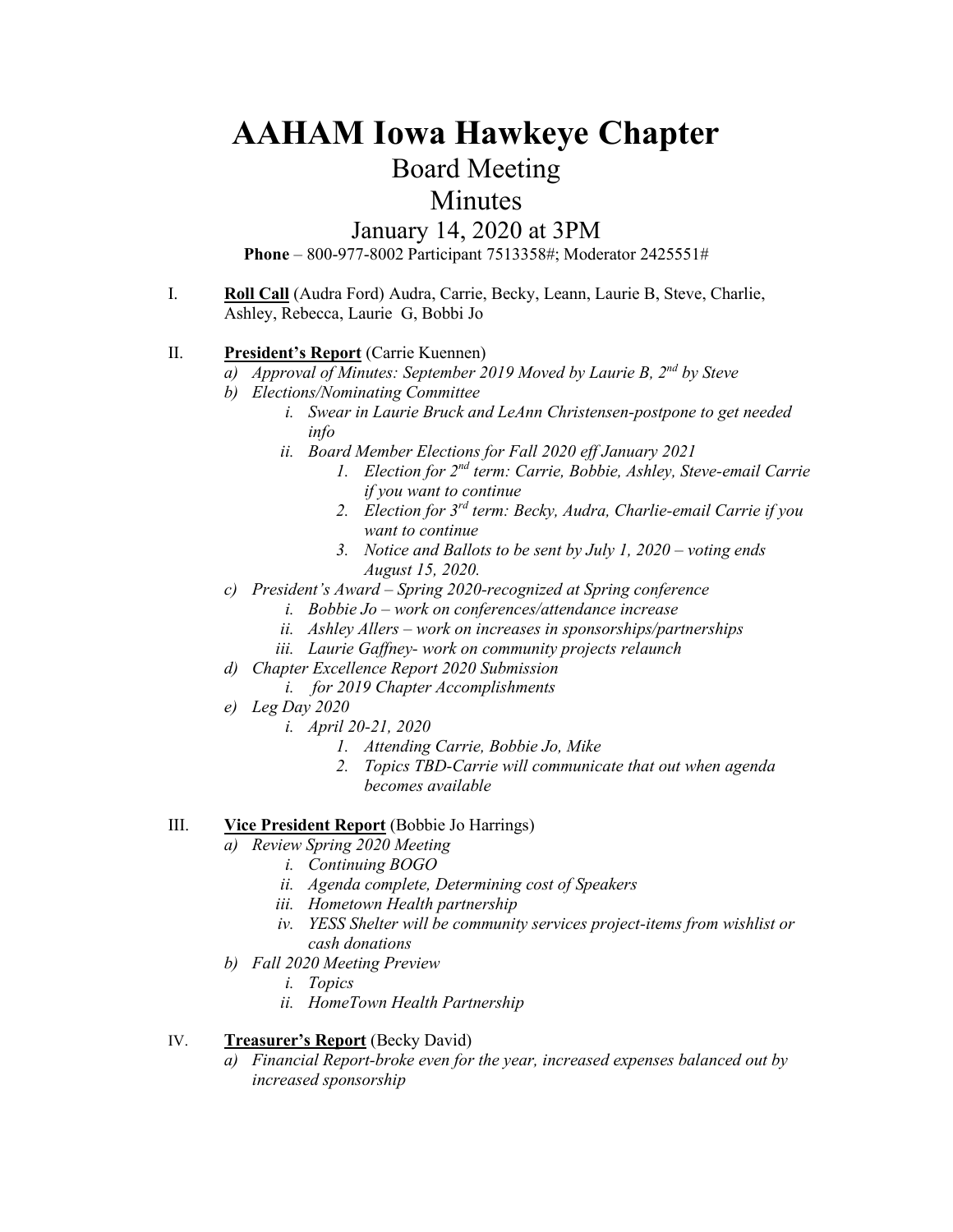- *b) CD transfer update-in process, Moved by Ashley to sell and put into savings, 2nd by Laurie B. This will have to be done in person. Becky will do research to find out how to do this.*
- *c) Debit card for paypal account can save hassle of paying hotel or other online payments. No fees associated with card. Moved by Audra. 2nd by Laurie B.*

#### **V. Committee Reports**

- a) *Certification* (LeAnn Christensen)29-passed in November
- b) *Membership* (Laurie Bruck)134 members in 2019, 91 members so far for 2020
- c) *Communications/Hawkeye Highlights* (Steph Hultman/Laurie Gaffney)
	- i. Publication dates:
		- 1. December 15, 2019 *articles due November 15, 2019*
		- 2. March 15, 2020 *articles due February 15, 2020*
		- 3. June 15, 2020 *– articles due May 15, 2020*
		- *4.* September 15, 2020 *articles due August 15, 2020*
		- *5.* December 15, 2020 *– articles due November 15, 2020*
	- *ii. Important to get info in timely, bio for Leann*
- d) *Legislative* (Bobbie Jo Harrings)
	- i. *2020 Legislative Day-Medicaid reinstating retro eligibility, topics yet to be announced, be sure to sign up for notifications*
- e) *Corporate Sponsors* (Ashley Allers)
	- *i. Updated Sponsorship application sent out yet for 2020*
	- *ii. 16 sponsors for 2019 for \$9735*
	- *iii. 3 levels with more benefits now listed on website*
- f) *Hospitality* (Steve Juve)-no update, attendance has increased and everyone seems to enjoy new structure
- g) *Website* (Charlie Cole)-need Leann's bio, Sponsor part is updated, Brandon does a great job. Need to update with more recent educational events.
- h) *Registration* (Audra Ford) Nothing to report

#### **VI. New Business**

#### *a) Strategic Planning*

- *i. Conference Dates-already established for 2020*
- *ii. Student Membership-not getting much of a response from DMACC. Laurie will look into this. Target those offering Healthcare Administration Degree. Possibly Kirkwood, Hawkeye, DMACC, Iowa Lakes, and Iowa Western*
- *iii. Membership Drive-How do we increase this? What are other chapters doing? Send postcards to Iowa Hospitals to recruit new members. Use a list as a point of reference. Steve, Charlie, and Steve will research. IHA*